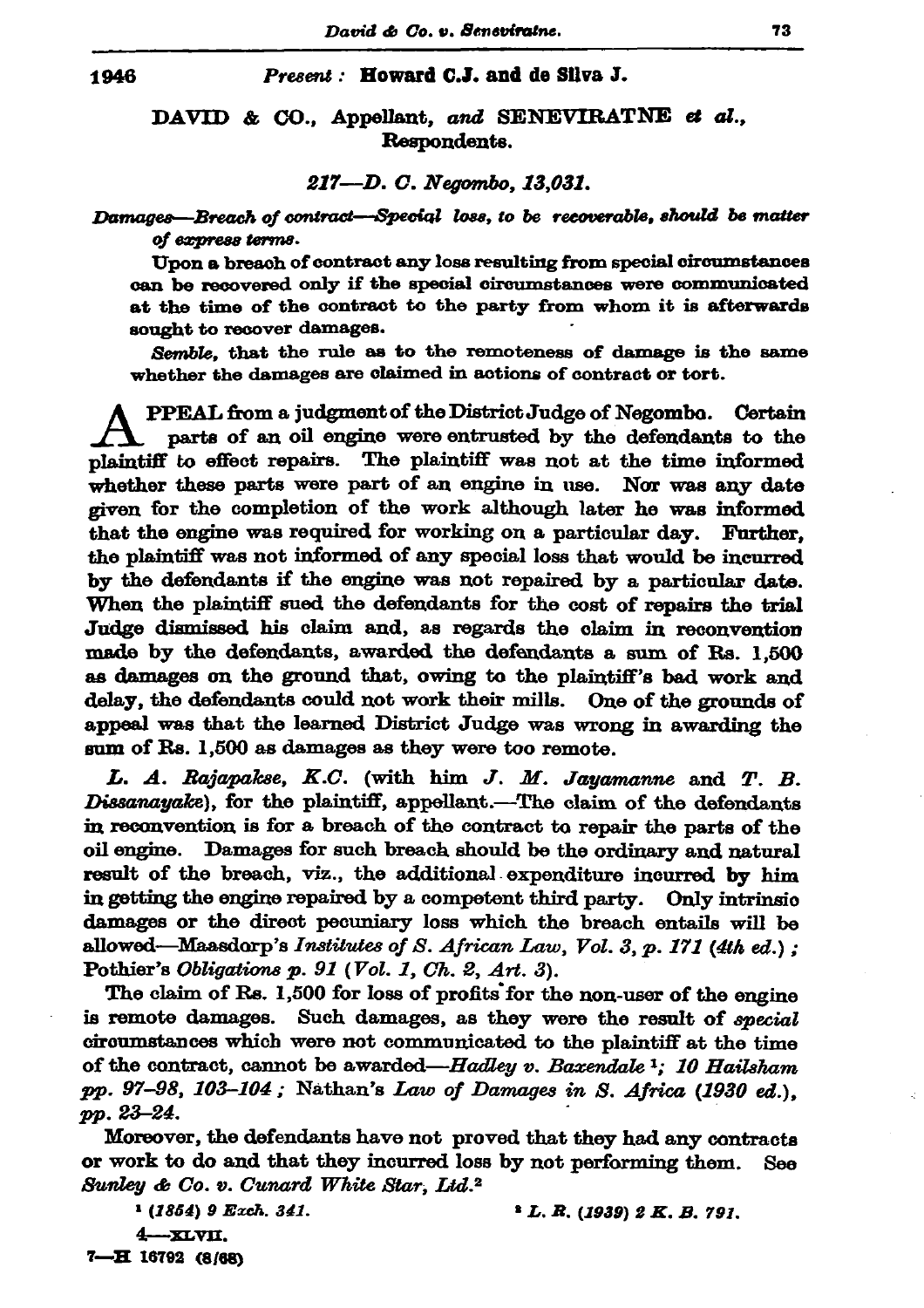N. Nadarajah, K.C. (with him S. E. J. Fernando), for the defendants. respondents.-The defendants' claim in reconvention is based rather on tort than on contract. Hadley v. Baxendale (supra) applies to breach of contract only. Sometimes the dividing line between contract and tort is very fine. In the case of a tort all damages directly flowing from the act complained of may be claimed. In the case of  $H.$   $M.$   $S.$  London<sup>1</sup> compensation was given for the loss of the use of the vessel during the whole period of delay caused by a strike of workmen, inasmuch as the loss was " directly and immediately due to the defendants' negligence".

Assuming the cause of action to be based on a breach of contract. Hadley v. Baxendale can be distinguished on the ground that the special circumstances in the present case were communicated by the defendants to the plaintiff.

L. A. Rajapakse, K.C., replied.

Cur. adv. vult.

## February 21, 1946. HOWARD C.J.-

In this case the plaintiff claimed a sum of Rs. 750, the cost of certain repairs to an oil engine belonging to the defendants. The defendants in reconvention claimed sums of Rs. 129 and Rs. 1,500. The District Court dismissed the plaintiff's action and entered judgment for the defendants in a sum of Rs. 1,530 69 with costs. So far as this appeal is concerned the only question that arises is whether the learned District Judge was right in awarding a sum of Rs. 1,500 as damages, because owing to plaintiff's bad work and delay they could not work their mills. It would appear that certain parts of the oil engine at the defendants' mills had become wasted and so they consulted Mr. Dronan, an Engineer and Manager of the Hunupitiya Mills. Mr. Dronan was unable to do the work and recommended the plaintiff. In a letter dated February 24, 1943 (P 1), the plaintiff agreed to do the repairs specified therein. By letter of February 26, 1943 (P 2), Rs. 375 was paid by the defendants in advance for these repairs. On March 31, 1943, the plaintiff informed the defendants (D 2) that owing to a break-down in their workshop he could not yet finish the repairs to the engine. In reply to this by D 3 dated April 14, 1943, the defendants asked the plaintiff to hurry up with the repairs as the ongine was required for the working of the factory on May 1, 1943. All the parts handed over to the plaintiff to be repaired had been returned and the plaintiff's workmen remained on the defendants' premises from May 24 to June 2, 1943, trying to get the machine to work. The workmen failed as also did the plaintiff who tried on May 28, 1943. On June 10, 1943, the defendants by D 9 informed the plaintiff that the repairs had not been completed and they had entrusted the work to Mr. Dronan. Thoy also stated that cost of these repairs would be debited to the plaintiff and thoy were put to further loss by the non-completion of the work.

In paragraph (12) of their answer the defendants state that in consequence of delay in getting the engine into working order and in obtaining the completed parts of the engine and in the loss of use of the said engine through the broach of contract of the plaintiff a loss of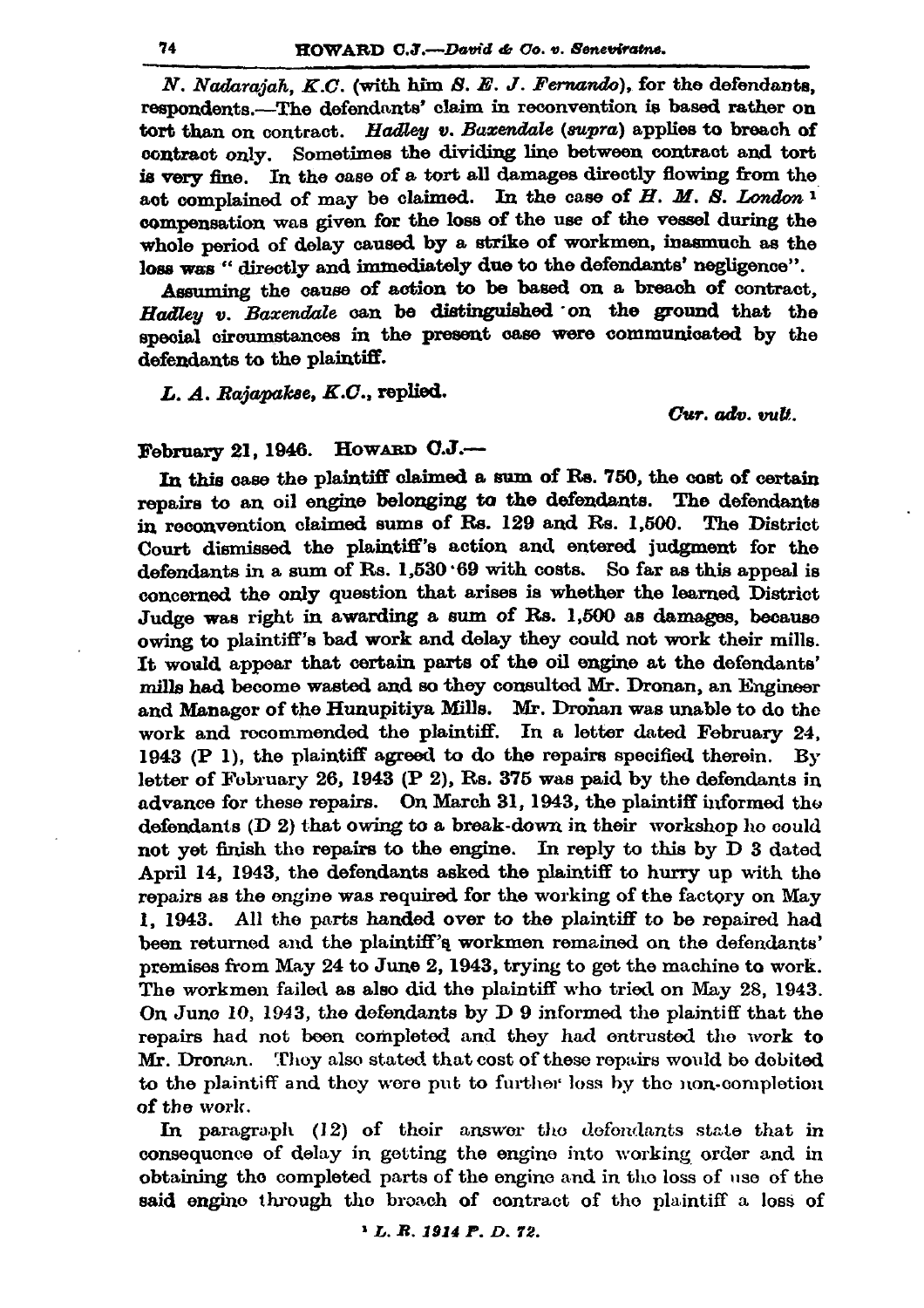Rs. 2.500 has accrued to the defendants, but they restrict their claim to Re. 1.500. The learned Judge held that the defendants are entitled to this sum as damages in view of the fact that the second defendant has stated in evidence that the engine can make 4 tons of oil a day and that the profit would be Rs. 100 a day. It has been contended by Counsel for the plaintiff-the appellant-that the learned Judge was wrong in awarding this sum as damages as they are too remote. The principle on which damages are awarded for breach of contract is stated in Halsbury's Laws of England Vol. 10, p. 97 as follows :-

"Upon a breach of contract such damages are to be awarded as may reasonably be supposed to have been in the contemplation of both parties when they made the contract as the probable result of the breach of it. Therefore where there are special circumstances and these circumstances are communicated at the time of the contract to the party from whom it is afterwards sought to recover damages and accepted by him as the basis on which the contract is made, the damages reasonably contemplated are such as would ordinarily follow from a breach of contract in these special circumstances. If the special circumstances were unknown to the party breaking the contract. he can only be taken to contemplate the amount of injury which would arise generally from the breach in cases not affected by special  $circumstances.$  It is not enough that the party whom it is subsequently sought to make liable should be informed that a breach will result in particular loss. He must be informed of the special circumstances in which the loss will be incurred, and must enter into the contract subject to them. The information must be given at the time of entering into the contract. Information given at a later date, whether of oircumstances which were contemplated by the party giving such information at the date of the contract or of circumstances which arose at a later date will not suffice".

The leading case on the subject is Hadley v. Baxendale  $\frac{1}{2}$ . In that case the plaintiffs, the owners of a flour mill, sent a broken iron shaft to the office of the defendants, who were common carriers, to be conveyed by them and the defendants' clerk was told that the mill was stopped. that the shaft must be delivered immediately and that a special entry, if necessary, must be made to hasten its delivery. And the delivery of the broken shaft to the consignee, to whom it had been sent by the plaintiffs as a pattern, by which to make a new shaft, was dolayed for an unreasonable time in consequence of which the plaintiffs did not receive the new shaft for some days after the time they ought to have received it and they were consequently unable to work their mill for want of the new shaft and thereby incurred a loss of profit. It was held that these circumstances not having been communicated by the plaintiff to the defendants such loss could not be recovered in an action against the defendants as common carriers.

Applying the principle formulated in Hadley v. Baxendale which is also the Roman-Dutch law (vide Nathan's Law of Damage in South Africa, pp. 21 and 22) to the facts of the present case, it would